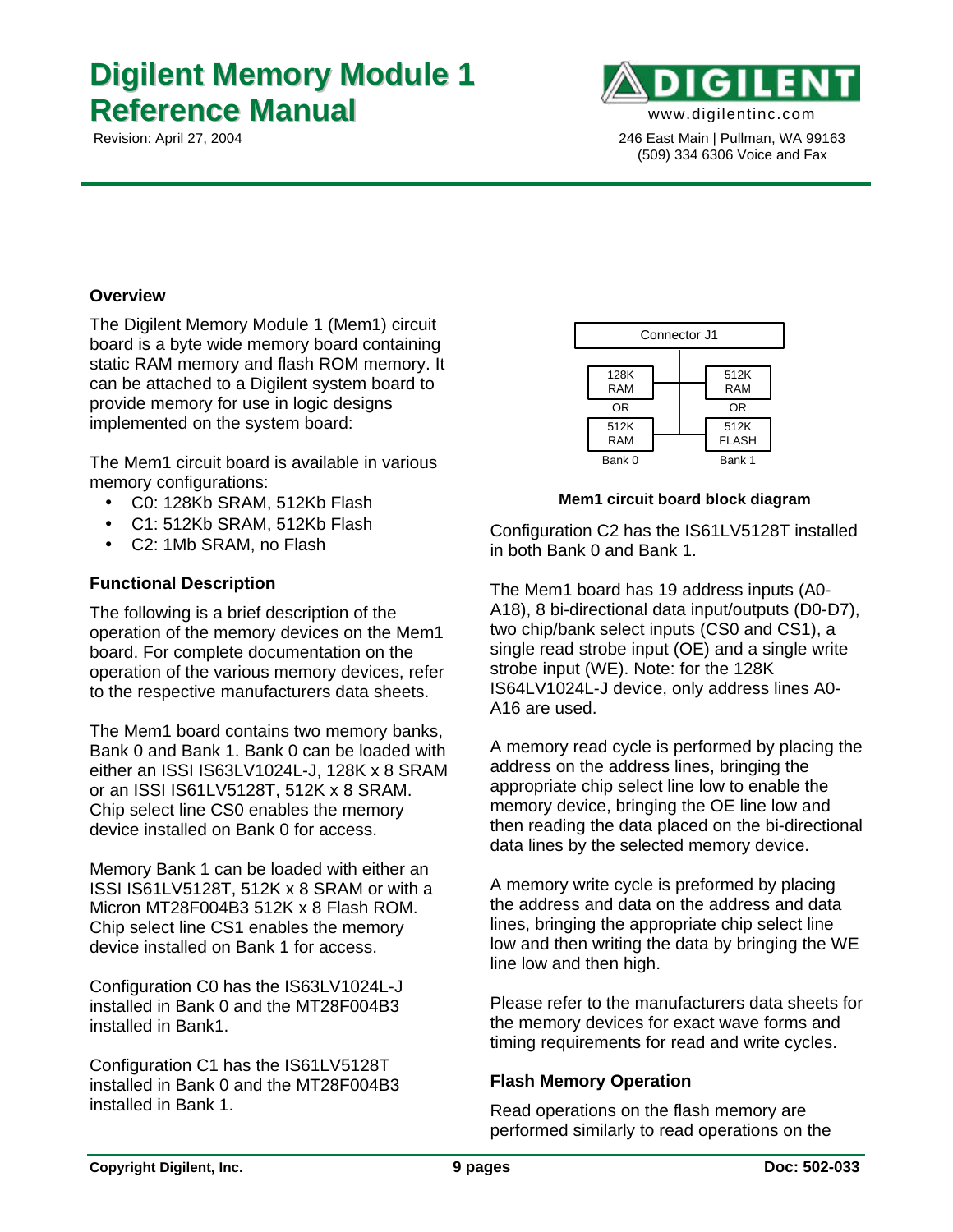# **Mem1 Reference Manual discussed by the control of the control of the Digilent, Inc.**

SRAM. The timing of write operations on the flash memory is similar to the timing of write operations on the SRAM, however, there are additional considerations for writing flash memory.

The flash memory device is divided into multiple blocks of varying sizes. A block must be erased before locations within that block can be written. When a block is erased, all memory locations within that block are set to the value 0xFF (all bits 1). When writing to the flash memory, a 1 bit can be written to a 0, but a 0 bit can not be changed back to a 1 except by erasing the entire block. Writing a 0 over the top of a bit whose value is already 0 will lead to wear-out of the device and should be avoided. In general, only bytes whose value is 0xFF should be written to.

A block erase is performed by writing the erase command sequence to any address within the block. A block erase can take several milliseconds to complete and the device status should be checked to ensure that the erase has completed before attempting to issue another erase command sequence or a write command sequence to the device.

A location in the flash memory is written by writing the write command sequence to the address of the location to be written. Similarly to the erase command, a write command takes several microseconds to complete and the device status should be checked to ensure that the write has completed before initiating another write operation.

## **Power Supplies**

The Mem1 draws power from two pins on the 40-pin interface connector: pin 37 supplies 3.3V; pin 39 provides system GND. Pin 40 supplies unregulated voltage (VU) from the system board, however, VU is not used on the Mem1 board.

#### **Expansion Connector**

Connector pinouts are shown below. Separately available tables show FPGA pin connections for the devices on the Mem1

board when it is attached to various Digilent system boards.

Note that connectors on system boards and peripheral boards use the same numbering scheme – that is, if the board is held with the component side towards you and the connectors pointing up, then pin #1 is always on the bottom left corner of the connector.

This means that when a peripheral board is plugged into a system board, the numbering patterns are mirrored. Pin #1 on the peripheral board mates with pin #39 on the system board, peripheral board pin #2 mates with system pin #40, etc. Note that odd pin number mating pairs add to 40, and even pin number mating pairs add to 42 (so pin 36 mates with pin 6, pin 27 mates with pin 13, etc.).